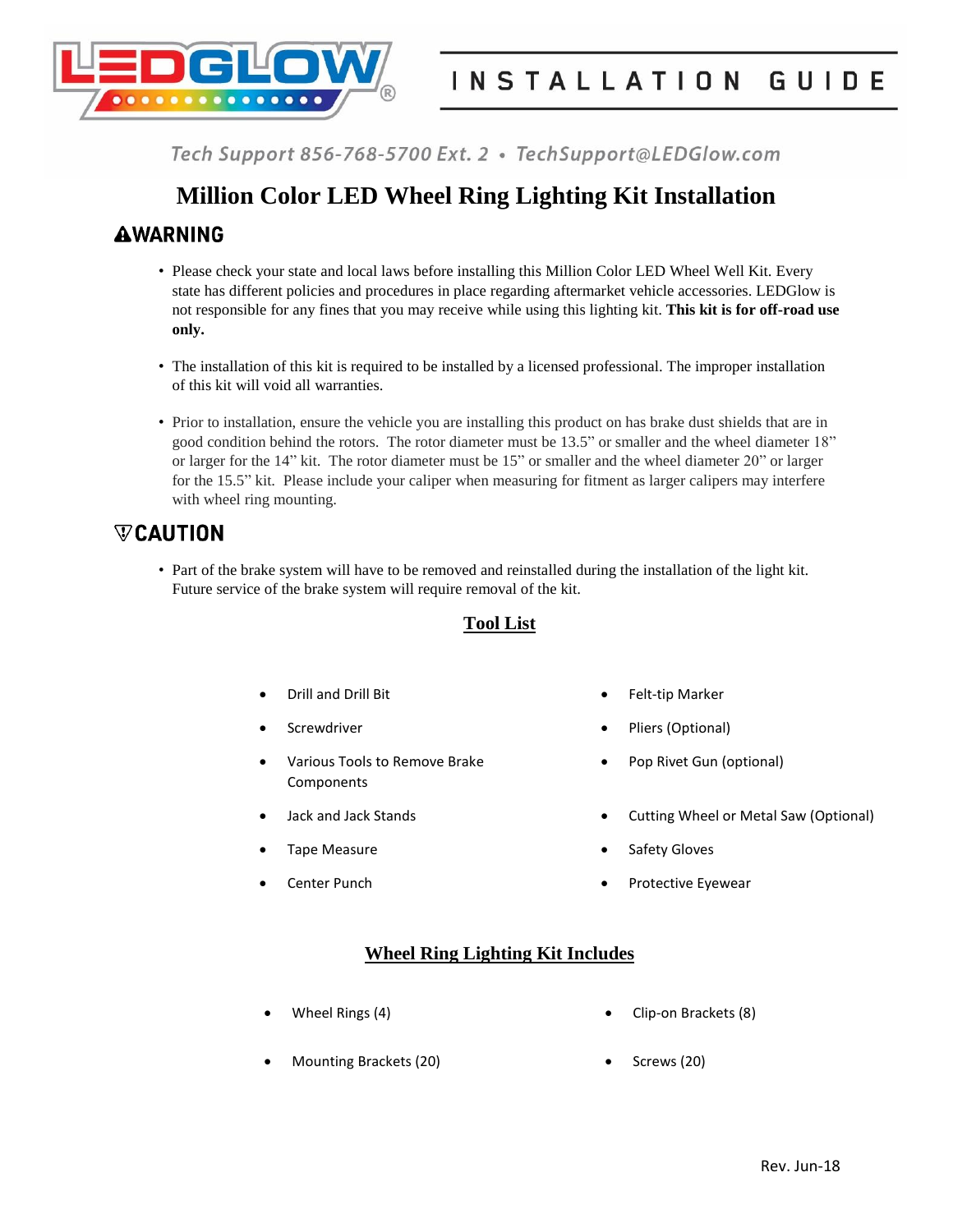

#### **Installation Instructions:**

- 1. Temporarily connect the Wheel Ring Lighting Kit to a 12-volt power source and test for full functionality prior to installation.
- 2. Disconnect the negative side of the vehicle's battery.
- 3. Using a jack and jack stands, or an automotive lift, safely raise and support the vehicle.
- 4. Remove the wheels from the vehicle.
- 5. Inspect the dust shields for corrosion. Once thoroughly inspected, test fit the wheel ring to ensure you will have proper clearance from all moving parts, as well as the brake caliper.
- 6. Remove the brake caliper and rotor in order to gain full access to the brake dust shield. Remove the caliper bolts and secure the caliper so that it does not fall. **Do not remove the brake line from the caliper**. Remove the rotor and set aside. Do not use a hammer to remove the rotor as this can cause severe damage to the rotor.
- 7. All brackets must be mounted to the backside of the dust shield. All hardware must go through the dust shield from the front and into the wheel ring bracket. Ensure there is enough clearance between the mounting screws and the brake rotor. Modification and adjustments of the brackets may be necessary for clearance of brake and suspension components.
- 8. The mounting brackets can be installed using self-tapping screws, through bolts, or rivets. Mark the hardware mounting locations on the brake dust shield with a marker and a punch. Drill the necessary holes in the correct size for the hardware that you are using. Ensure there is proper clearance between the rotor and the hardware you are using, and install these brackets to the brake dust shield. Not all brackets are going to be used, but be sure to use at least 4 brackets in order to keep the ring secure.



*s* TECH TIP: There are clamp-on brackets included in the kit that will enable you to install a bracket in a position that does not match up with the pre-threaded holes.

*f* TECH TIP: Thoroughly clean any metal shavings off of the brake and bearing surfaces.

9. Prior to mounting the ring to the installed brackets, ensure the attached wire is in an upward position facing forward. (See image above) Check to ensure you have maintained clearance from the caliper and any moving parts. There are extra pre-drilled holes on the ring which will allow you to adjust the location of the mounting brackets, if necessary.

> **: TECH TIP:** When the ring is mounted there should be a minimum of a  $\frac{1}{4}$  gap between the caliper and the wheel ring.

10. Once clearance is verified, mount the wheel ring to the installed brackets using the included screws. If you used the clamp-on brackets, snap the wheel ring into the brackets in the recommended position, and tighten the brackets.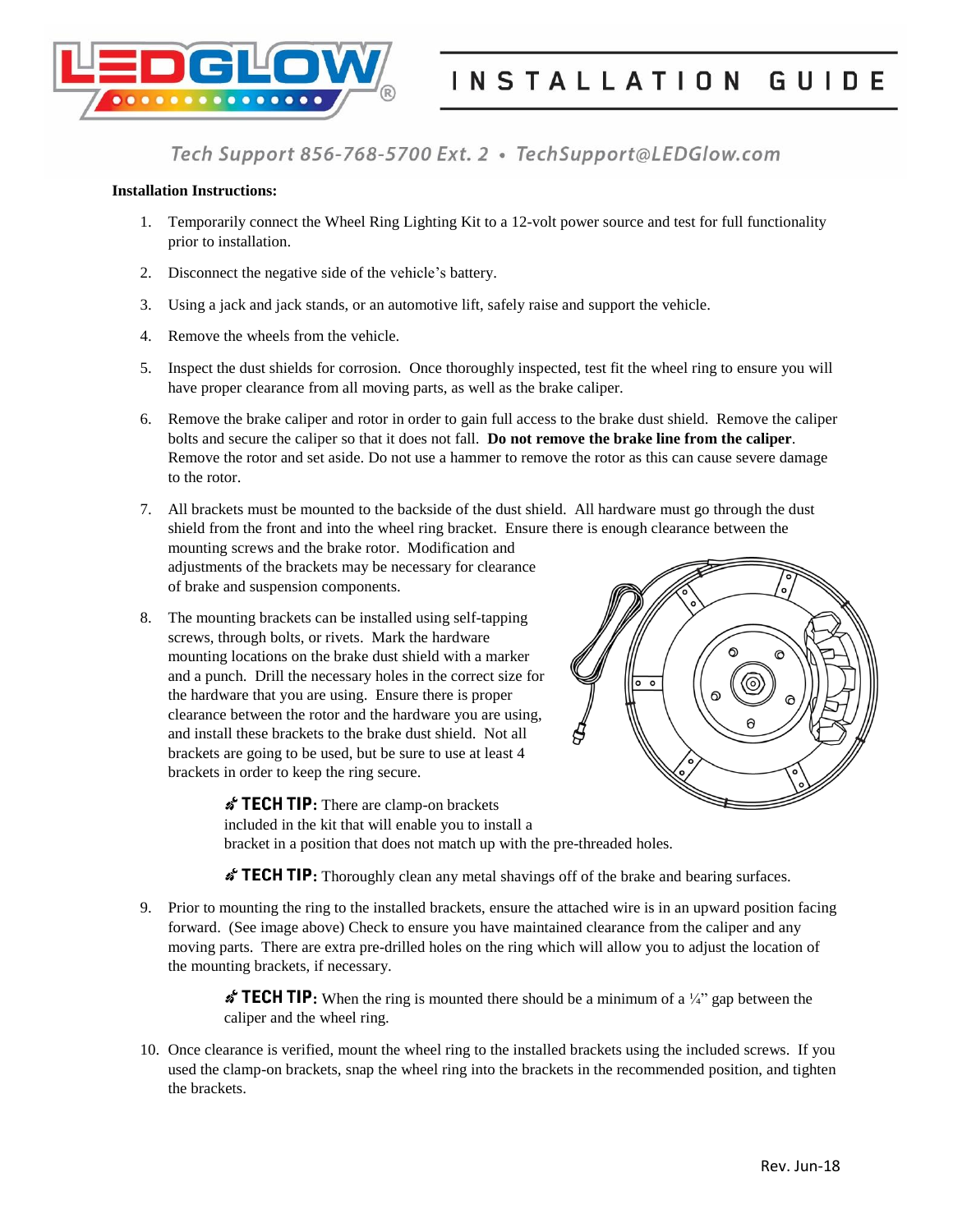

- 11. Secure the wheel ring wires to the flex brake line and safely route this wire to the firewall. Use wire ties to keep the wires away from moving parts and heat. Ensure there is at least 6 inches between any moving parts or heat sources and the wheel ring wires.
- 12. Repeat installation steps 8-11 for the remaining 3 brake dust shields.
- 13. Once all wheel rings are installed, reinstall any brake components that were removed. Torque all brake components to manufacturer specifications.
- 14. Reinstall the wheels. Rotate the wheel to ensure your rim and wheel ring have proper clearance, paying close attention to the location of any wheel weights.
- 15. Safely lower the vehicle.
- 16. Mount the junction cable on the firewall away from heat, in a **dry** location. Corrosion to the junction cable will void all warranties and may cause the control box to fail.
- 17. If this kit is being utilized as an add-on and is being added to a control box that has already be installed, plug the distributor cable into the correct port on the control box. Please follow the original instruction guide for further control information.

### **Million Color Wheel Ring Controller Installation:**

- 1. Connect the red power wire to a positive (+) 12 volt source. Be sure to use 16 or 18 gauge automotive grade wiring if you need to extend the red and black wires.
	- a. If you are running the wires to your vehicle's battery, the wires must go through the firewall by using an existing grommet or by drilling a hole and adding a new grommet. A grommet is available at any auto parts store. Be sure to install the fuse within 6 inches of the battery.

 $\mathbf{\hat{z}}$  **TECH TIP**: If you connect the power wires to a switched source, the control box will not retain the color and pattern the kit was last on. If you connect the power wires to a constant source, the control box will retain the color and pattern the kit was last on. Also, when connected to a constant source, you will need to physically turn the kit off as it will not power down with your vehicle.

**TECH TIP**: If you want to tap power from your vehicle's fuse box, we recommend using LEDGlow's Expandable Circuit, which is available at [www.LEDGlow.com.](http://www.ledglow.com/)

- 2. Connect the black wire to a suitable, unpainted metal surface under the dash at any main bracket or grounding block. If you are connecting the wires to your vehicle's battery, connect the black wire to the negative (-) terminal of the battery or any engine ground.
- 3. Reconnect the battery.
- 4. Test for operation.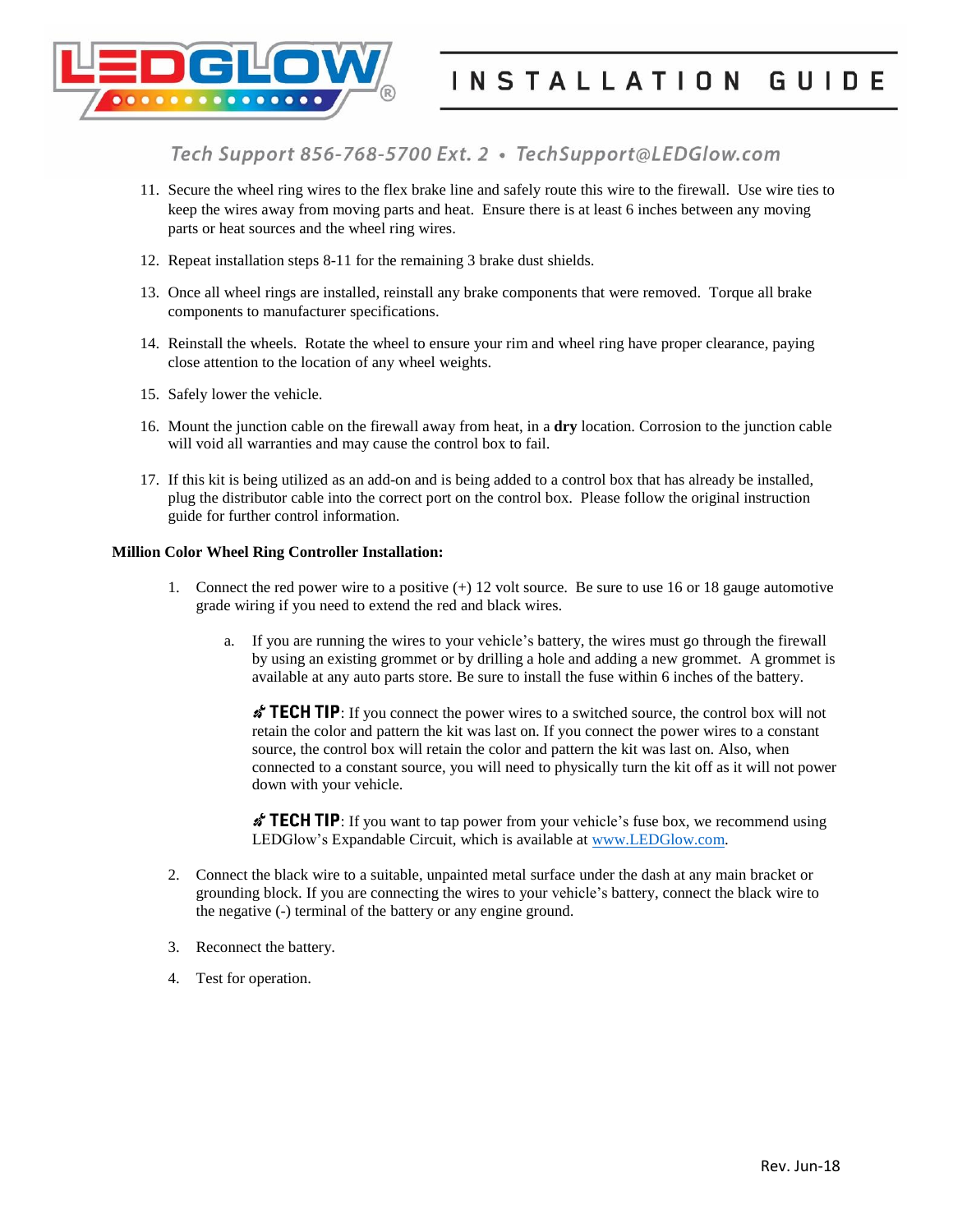

| Using the Control Box & 4 Button Wireless Remote                                                                                                             |                                                                                                                            |                                                                  |                                                                                                                                                        |
|--------------------------------------------------------------------------------------------------------------------------------------------------------------|----------------------------------------------------------------------------------------------------------------------------|------------------------------------------------------------------|--------------------------------------------------------------------------------------------------------------------------------------------------------|
| Speed Indicator [LED]<br><b>LEDGLOW</b><br>www.ledglow.com<br>LEDGLOW                                                                                        |                                                                                                                            |                                                                  |                                                                                                                                                        |
| <b>Color Change Button</b><br>Pressing this button on the control box or wireless remote allows you to select from 18 solid                                  |                                                                                                                            |                                                                  | <b>Speed Change Button</b><br>8<br>Pressing this button on the control box or                                                                          |
| color options and 2 color cycle modes. The 18 available solid colors options are listed below.                                                               |                                                                                                                            |                                                                  | wireless remote will allow you to select from 5                                                                                                        |
| Red<br>Green<br><b>Light Green</b><br>Pale Green<br>Pale Blue<br>Light Purple<br>Orange<br>Aqua                                                              | Yellow<br>Blue<br>Lime Green<br><b>Light Blue</b><br>Lavender<br>Pink<br><b>Million Color Scan</b><br>White                | Purple<br>Teal<br><b>Light Pink</b><br><b>Million Color Fade</b> | different speeds for your selected pattern.<br>If your kit is in music mode, this button will<br>adjust the sensitivity of the selected music<br>mode. |
| <b>Mode Change Button</b>                                                                                                                                    |                                                                                                                            |                                                                  | <b>Power Button</b><br>ᄲ                                                                                                                               |
| This button is used to power your kit on and<br>This button is used to select from the 17 different lighting patterns. The patterns are listed below.<br>off |                                                                                                                            |                                                                  |                                                                                                                                                        |
| Scan Mode<br>Scan Mode 2<br>Scan to Solid On<br>Scan to Solid On 2                                                                                           | Scan to Solid On 3<br>End to End Scan<br>1/3 Solid to 2/3 Scan<br><b>Chase Mode</b><br>Side to Side Scan<br>In to Out Scan | 5 Sound Activated Modes<br>Flash Mode<br>Solid Illumination      |                                                                                                                                                        |

### **Adding or Replacing your Wireless Remote:**

- 1. Your kit is already pre-programmed for the included wireless remote. This setup is only needed when replacing an existing remote or by adding additional wireless remotes to your system. You can program up to 3 wireless remotes to one control box.
- 2. To program the remote to the control box, you must turn the kit off.
	- a) First Remote Press and hold the mode button on the wireless remote and the mode button on the control box for 5-7 seconds. Test the operation with the remote.
	- b) Second Remote Press and hold the speed button on the wireless remote and the speed button on the control box for 5-7 seconds. Test the operation with the remote.
	- c) Third Remote Press and hold the color button on the wireless remote and the color button on the control box for 5-7 seconds. Test the operation with the remote.

For accessories, replacement parts and technical support, please visit [www.LEDGlow.com](http://www.ledglow.com/) for more information.